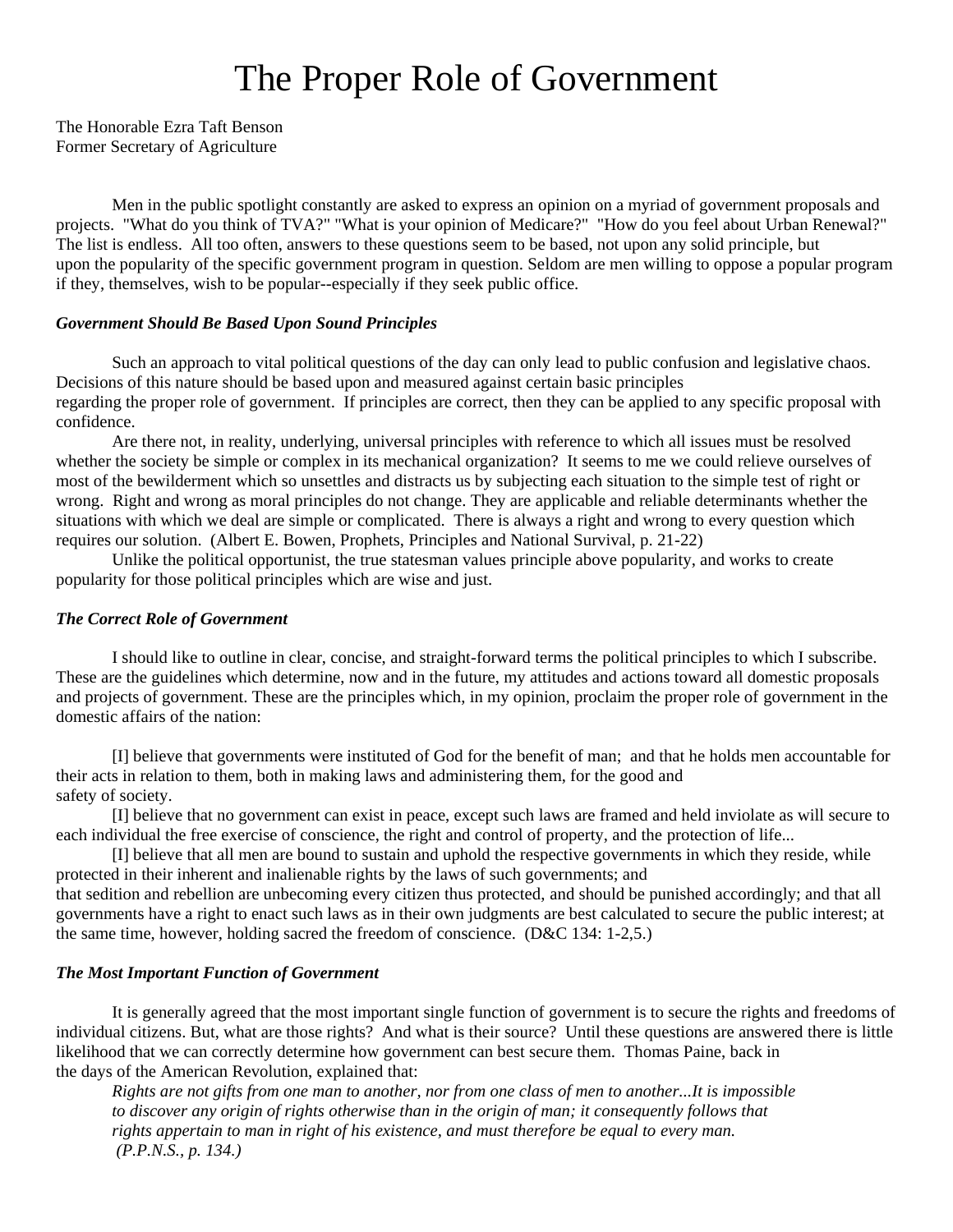The great Thomas Jefferson asked:

*Can the liberties of a nation be thought secure when we have removed their only firm basis, a conviction in the minds of the people that these liberties are of the gift of God? That they are not to be violated but with his wrath? (Works 8:404; P.P.N.S. p. 141.)*

Starting at the foundation of the pyramid, let us first consider the origin of those freedoms we have come to know as human rights. There are only two possible sources. Rights are either God-given as part of the Divine Plan, or they are granted by government as part of the political plan. Reason, necessity, tradition and religious conviction all lead me to accept the divine origin of these rights. If we accept the premise that human rights are granted by government, then we must be willing to accept the corollary that they can be denied by government. I, for one, shall never accept that premise. As the French political economist, Frederick-Bastiat, phrased it so succinctly, "Life, liberty, and property do not exist because men have made laws. On the contrary, it was the fact that life, liberty, and property existed beforehand that caused men to make laws in the first place." (The Law, p. 6)

#### *The Real Meaning Of The Separation Of Church And State*

I support the doctrine of separation of church and state as traditionally interpreted to prohibit the establishment of an official national religion. But I am opposed to the doctrine of separation of church and state as currently interpreted to divorce government from any formal recognition of God. The current trend strikes a potentially fatal blow at the concept of the divine origin or our rights, and unlocks the door for an easy entry of future tyranny. If Americans should ever come to believe that their rights and freedoms are instituted among men by politicians and bureaucrats, then they will no longer carry the proud inheritance of their forefathers, but will grovel before their masters seeking favors and dispensations--a throwback to the Feudal System of the Dark Ages. We must ever keep in mind the inspired words of Thomas Jefferson, as found in the Declaration of Independence:

*We hold these truths to be self-evident, that all men are created equal, that they are endowed by their Creator with certain unalienable Rights, that among these are Life, Liberty and the pursuit of Happiness. That to secure these rights, Governments are instituted among Men, deriving their just powers from the consent of the governed. (P.P.N.S., p. 519)*

Since God created man with certain unalienable rights, and man, in turn, created government to help secure and safeguard those rights, it follows that man is superior to the creature which he created. Man is superior to government and should remain master over it, not the other way around. Even the non-believer can appreciate the logic of this relationship.

### *The Source of Government Power*

Leaving aside, for a moment, the question of the divine origin of rights, it is obvious that a government is nothing more or less than a relatively small group of citizens who have been hired, in a sense, by the rest of us to perform certain functions and discharge certain responsibilities which have been authorized. It stands to reason that the government itself has no innate power or privilege to do anything. Its only source of authority and power is from the people who have created it. This is made clear in the Preamble to the Constitution of the United States, which reads: "WE THE PEOPLE...do ordain and establish this Constitution for the United States of America."

The important thing to keep in mind is that the people who have created their government can give to that government only such powers as they, themselves, have in the first place. Obviously, they cannot give that which they do not possess. So, the question boils down to this. What powers properly belong to each and every person in the absence of and prior to the establishment of any organized governmental form? A hypothetical question? Yes, indeed! But, it is a question which is vital to an understanding of the principles which underlie the proper function of government.

Of course, as James Madison, sometimes called the Father of the Constitution, said, "If men were angels, no government would be necessary. If angels were to govern men, neither external nor internal controls on government would be necessary." (The Federalist, No. 51.)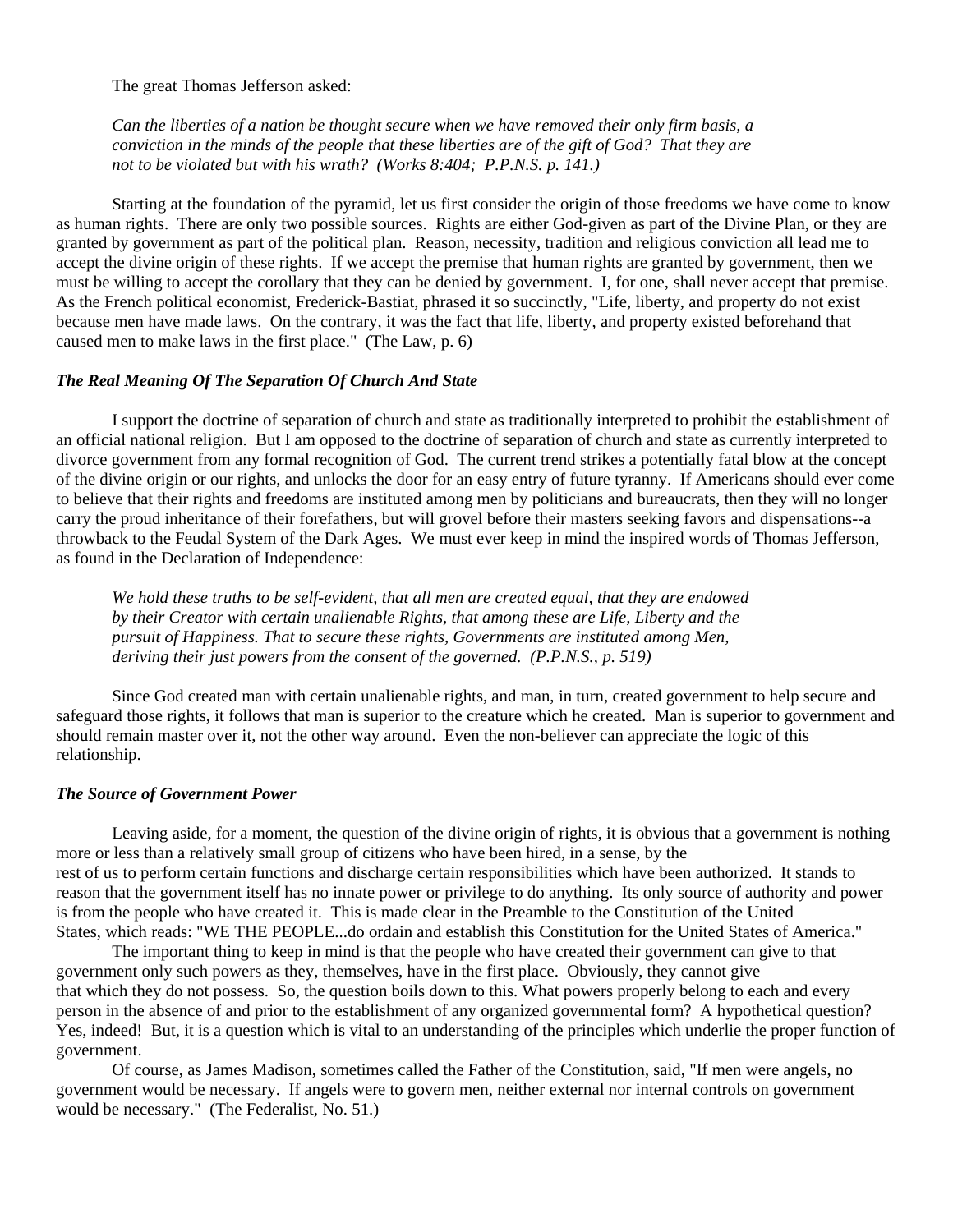# *Natural Rights*

In a primitive state, there is no doubt that each man would be justified in using force, if necessary, to defend himself against physical harm, against theft of the fruits of his labor, and against enslavement of another. This principle was clearly explained by Bastiat:

*Each of us has a natural right--from God--to defend his person, his liberty, and his property. These are the three basic requirements of life, and the preservation of any one of them is completely dependent upon the preservation of the other two. For what are our faculties but the extension of our individuality? And what is property but an extension of our faculties? (The Law, p. 6.)*

Indeed, the early pioneers found that a great deal of their time and energy was being spent doing all three- defending themselves, their property and their liberty--in what properly was called the "Lawless West." In order for man to prosper, he cannot afford to spend his time constantly guarding his family, his fields, and his property against attack and theft, so he joins together with his neighbors and hires a sheriff. At this precise moment, government is born. The individual citizens delegate to the sheriff their unquestionable right to protect themselves. The sheriff now does for them only what they had a right to do for themselves--nothing more. Quoting again form Bastiat:

*If every person has the right to defend--even by force—his person, his liberty, and his property, then it follows that a group of men have the right to organize and support a common force to protect these rights constantly. Thus the principle of collective right--its reason for existing, its lawfulness--is based on individual right. (The Law, p. 6.)*

So far so good. But now we come to the moment of truth. Suppose pioneer "A" wants another horse for his wagon. He doesn't have the money to buy one, but since pioneer "B" has an extra horse, he decides that he is entitled to share in his neighbor's good fortune. Is he entitled to take his neighbor's horse? Obviously not! If his neighbor wishes to give it or lend it, that is another question. But so long as pioneer "B" wishes to keep his property, pioneer "A" has no just claim to it.

If "A" has no proper power to take "B's" property, can he delegate any such power to the sheriff? No. Even if everyone in the community desires that "B" give his extra horse to "A", they have no right individually or collectively to force him to do it. They cannot delegate a power they themselves do not have. This important principle was clearly understood and explained by John Locke nearly 300 years ago:

*For nobody can transfer to another more power than he has in himself, and nobody has an absolute arbitrary power over himself, or over any other, to destroy his own life, or take away the life or property of another. (Two Treatises of Civil Government, II, 135,; P.P.N.S., p.93.)*

## *The Proper Function of Government*

This means, then, that the proper function of government is limited only to those spheres of activity within which the individual citizen has the right to act. By deriving its just powers from the governed, government becomes primarily a mechanism for defense against bodily harm, theft and involuntary servitude. It cannot claim the power to redistribute the wealth or force reluctant citizens to perform acts of charity against their will. Government is created by man. No man possesses such power to delegate. The creature cannot exceed the creator.

In general terms, therefore, the proper role of government includes such defensive activities, as maintaining national military and local police forces for protection against loss of life, loss of property, and loss of liberty at the hands of either foreign despots or domestic criminals.

## *The Powers of a Proper Government*

It also includes those powers necessarily incidental to the protective function such as:

1. The maintenance of courts where those charged with crimes may be tried and where disputes between citizens may be impartially settled.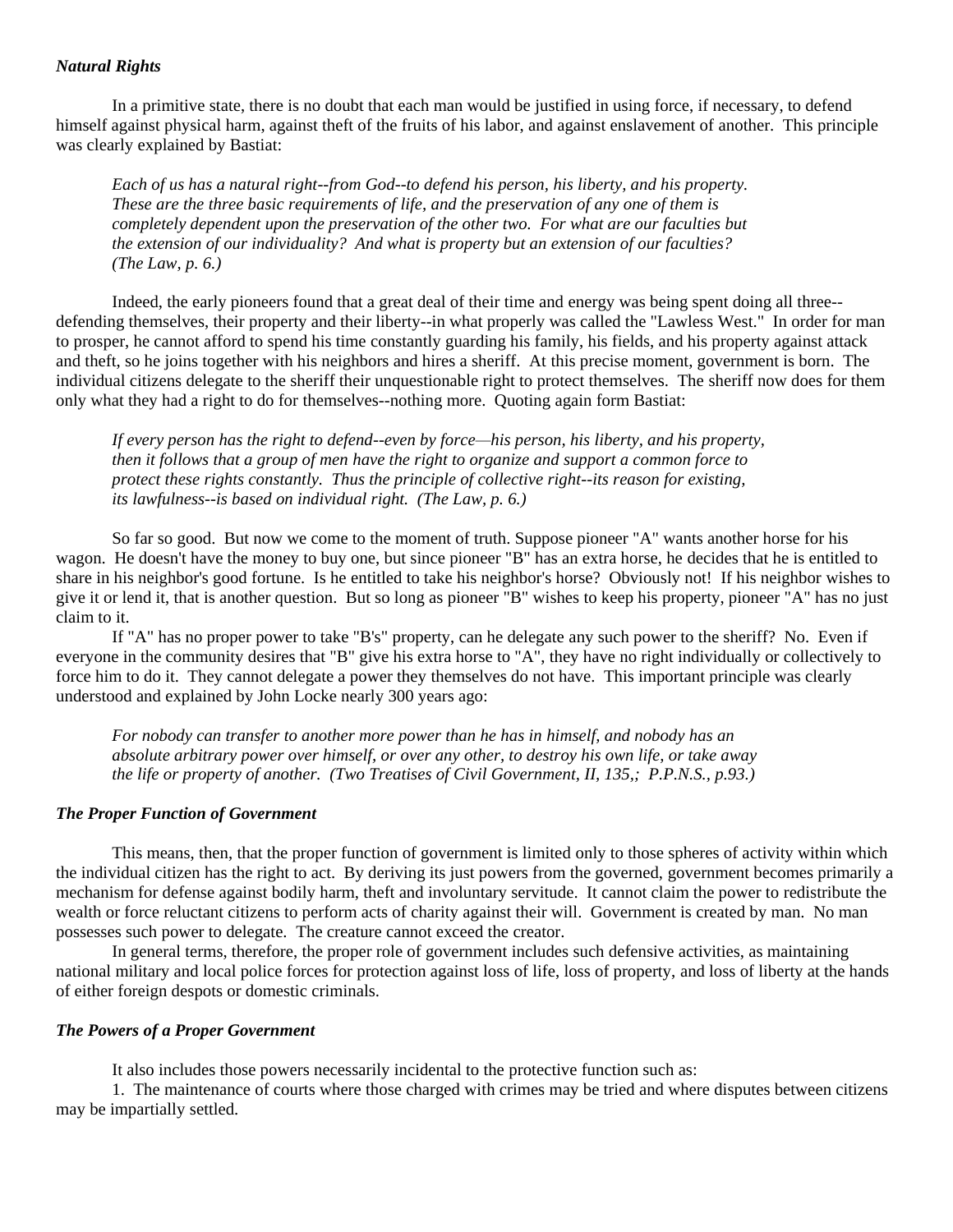2. The establishment of a monetary system and a standard of weights and measures so that courts may render money judgments, taxing authorities may levy taxes, and citizens may have a uniform standard to use in their business dealings.

My attitude toward government is succinctly expressed by the following provision taken from the Alabama Constitution:

That the sole object and only legitimate end of government is to protect the citizen in the enjoyment of life, liberty, and property, and when the government assumes other functions it is usurpation and oppression. (Art. 1, Sec. 35.)

An important test I use in passing judgment upon an act of government is this: If it were up to me as an individual to punish my neighbor for violating a given law, would it offend my conscience to do so? Since my conscience will never permit me to physically punish my fellow man unless he has done something evil, or unless he has failed to do something which I have a moral right to require of him to do, I will never knowingly authorize my agent, the government, to do this on my behalf.

I realize that when I give my consent to the adoption of a law, I specifically instruct the police--the government- to take either the life, liberty, or property of anyone who disobeys that law. Furthermore, I tell them that if anyone resists the enforcement of the law, they are to use any means necessary--yes, even putting the lawbreaker to death or putting him in jail--to overcome such resistance. These are extreme measures but unless laws are enforced, anarchy results.

As John Locke explained many years ago:

*The end of law is not to abolish or restrain, but to preserve and enlarge freedom. For in all the states of created beings, capable of laws, where there is no law there is no freedom. For liberty is to be free from restraint and violence from others, which cannot be where there is no law; and is not, as we are told, "a liberty for every man to do what he lists." For who could be free, when every other man's humour might domineer over him: But a liberty to dispose and order freely as he lists his person, actions, possessions, and his whole property within the allowance of those laws under which he is, and therein not to be subject to the arbitrary will of another, but freely follow his own. (Two Treatises of Civil Government, II, 57; P.P.N.S., p. 101.)*

I believe we Americans should use extreme care before lending our support to any proposed government program. We should fully recognize that government is no plaything. As George Washington warned, "Government is not reason, it is not eloquence--it is force! Like fire, it is a dangerous servant and a fearful master!" (The Red Carpet, p. 142). It is an instrument of force and unless our conscience is clear that we would not hesitate to put a man to death, put him in jail or forcibly deprive him of his property for failing to obey a given law, we should oppose it.

# *The Constitution of The United States*

Another standard I use in determining what law is good and what is bad is the Constitution of the United States. I regard this inspired document as a solemn agreement between the citizens of this nation which every officer of government is under a sacred duty to obey. As Washington stated so clearly in his immortal Farewell Address:

*The basis of our political systems is the right of the people to make and to alter their constitution of government--But the constitution which at any time exists, until changed by an explicit and authentic act of the whole people is sacredly obligatory upon all. The very idea of the power and the right of the people to establish government presupposes the duty of every individual to obey the established government. (P.P.N.S., p. 542.)*

I am especially mindful that the Constitution provides that the great bulk of the legitimate activities of government are to be carried out at the state or local level. This is the only way in which the principle of "selfgovernment" can be made effective. As James Madison said before the adoption of the Constitution, "[We] rest all our political experiments on the capacity of mankind for self-government." (Federalist, No. 39; P.P.N.S., p. 128). Thomas Jefferson made this interesting observation: "Sometimes it is said that man cannot be trusted with the government of himself. Can he, then, be trusted with the government of others? Or have we found angels in the forms of kings to govern him? Let history answer this question." (Works, 8:3; P.P.N.S., p. 128.)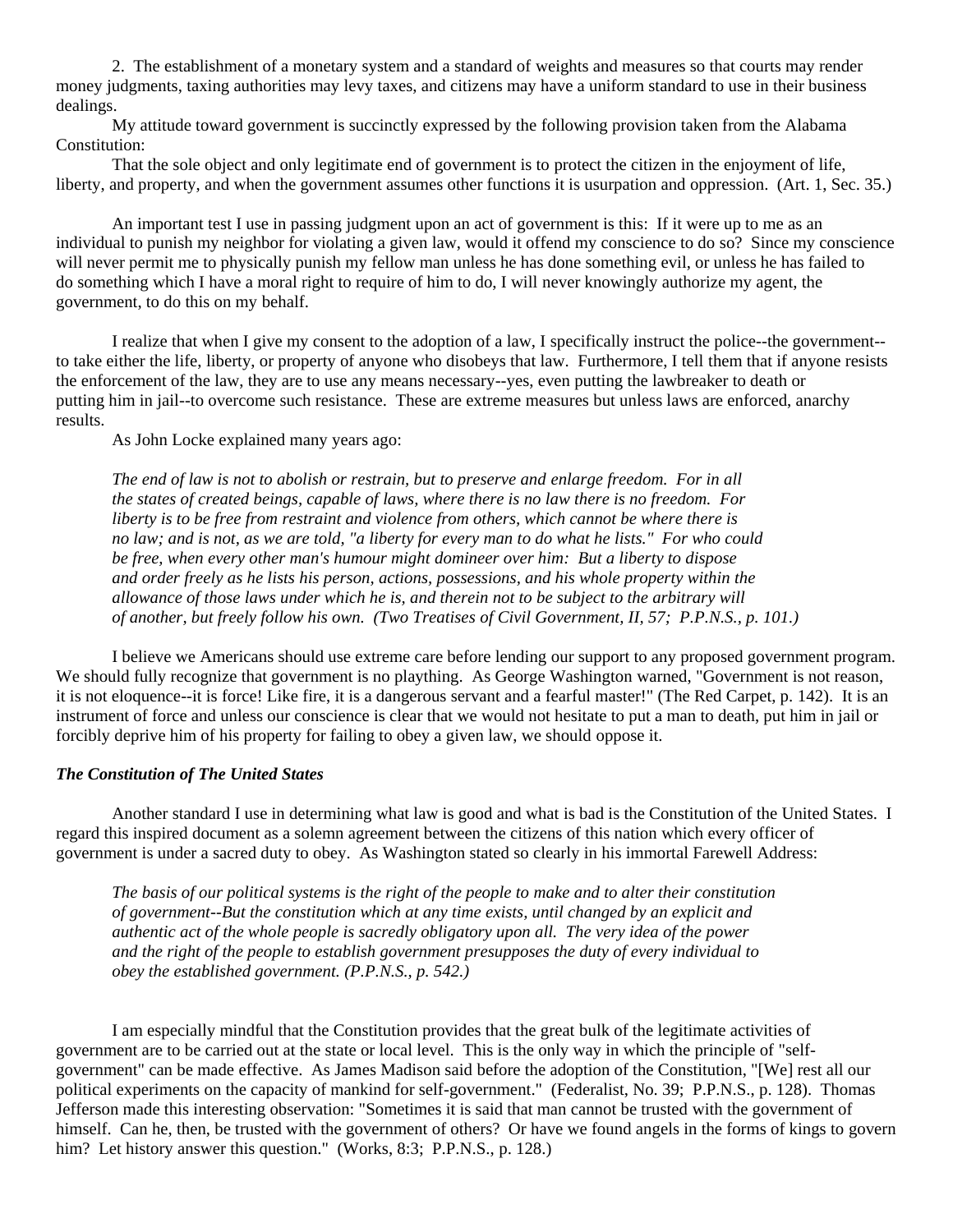#### *The Value of Local Government*

It is a firm principle that the smallest or lowest level that can possible undertake the task is the one that should do so. First, the community or city. If the city cannot handle it, then the county. Next, the state; and only if no smaller unit can possibly do the job should the federal government be considered. This is merely the application to the field of politics of that wise and time-tested principle of never asking a larger group to do that which can be done by a smaller group. And so far as government is concerned, the smaller the unit and the closer it is to the people, the easier it is to guide it, to keep it solvent and to keep our freedom. Thomas Jefferson understood this principle very well and explained it this way:

*The way to have good and safe government is not to trust it all to one, but to divide it among the many, distributing to every one exactly the functions he is competent to. Let the national government be entrusted with the defense of the nation, and its foreign and federal relations; the State government with the civil rights, law, police, and administration of what concerns the State generally; the counties with the local concerns of the counties, and each ward direct the interests within itself. It is by dividing and subdividing these republics from the great national one down through all its subordinations, until it ends in the administration of every man's farm by himself; by placing under every one what his own eye may superintend, that all will be done for the best. What has destroyed liberty and the rights of man in every government which has ever existed under the sun? The generalizing and concentrating all cares and powers into one body, (Works, 6:543; P.P.N.S., p. 125)*

It is well to remember that the states of this republic created the Federal Government. The Federal Government did not create the states.

#### *Things the Government Should Not Do*

A category of government activity which, today, not only requires the closest scrutiny, but which also poses a grave danger to our continued freedom, is the activity not within the proper sphere of government. No one has the authority to grant such powers, as welfare programs, schemes for redistributing the wealth, and activities which coerce people into acting in accordance with a prescribed code of social planning. There is one simple test. Do I as an individual have a right to use force upon my neighbor to accomplish this goal? If I do have such a right, then I may delegate that power to my government to exercise on my behalf. If I do not have that right as an individual, then I cannot delegate it to government, and I cannot ask my government to perform the act for me.

To be sure, there are times when this principle of the proper role of government is most annoying and inconvenient. If I could only force the ignorant to provide for themselves, or the selfish to be generous with their wealth! But if we permit government to manufacture its own authority out of thin air, and to create self-proclaimed powers not delegated to it by the people, then the creature exceeds the creator and becomes master. Beyond that point, where shall the line be drawn? Who is to say "this far, but no further?" What clear principle will stay the hand of government from reaching farther and yet farther into our daily lives? We shouldn't forget the wise words of President Grover Cleveland that "...though the people support the Government, the Government should not support the people." (P.P.N.S., p.345.) We should also remember, as Frederick Bastiat reminded us, that "Nothing can ever be use from the public treasury for the benefit of one citizen or one class unless other citizens and other classes have been forced to send it in." (The Law, p.30; P.P.N.S., p. 350.)

#### *The Dividing Line Between Proper and Improper Government*

As Bastiat pointed out over a hundred years ago, once government steps over this clear line between the protective or negative role into the aggressive role of redistributing the wealth and providing so-called "benefits" for some of its citizens, it then becomes a means for what he accurately described as legalized plunder. It becomes a lever of unlimited power which is the sought-after prize of unscrupulous individuals and pressure groups, each seeking to control the machine to fatten his own pockets or to benefit its favorite charities--all with the other fellow's money, or course. (The Law, 1850, reprinted by the Foundation for Economic Education, Irvington-On-Hudson, N.Y.)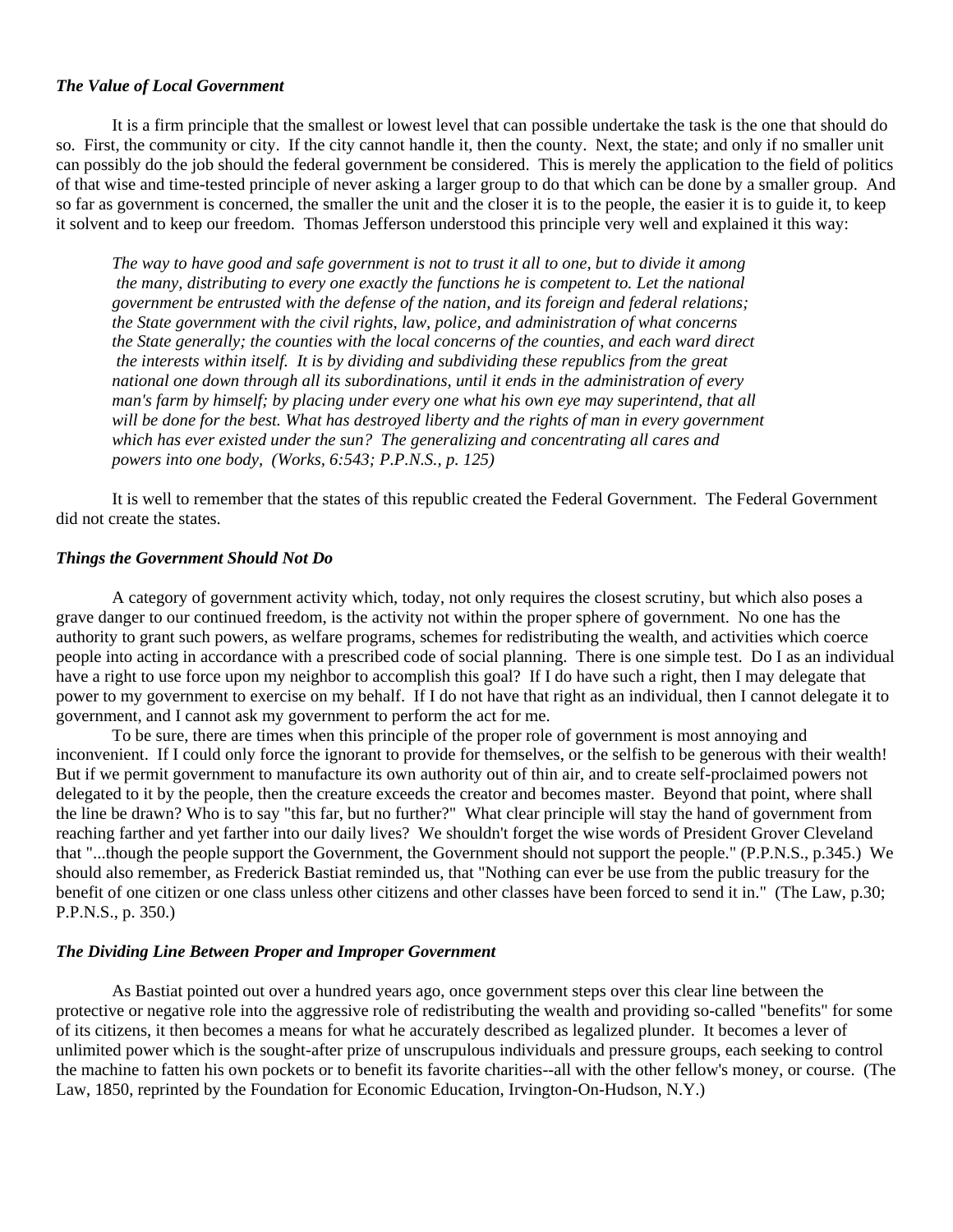## *The Nature Of Legal Plunder*

Listen to Bastiat's explanation of this legal plunder:

*When a portion of wealth is transferred from the person who owns it--without his consent and without compensation, and whether by force or by fraud--to anyone who does not own it, then I say that property is violated; that an act of plunder is committed... How is the legal plunder to be identified? Quite simply. See if the law takes from some persons what belongs to them, and gives it to other persons to whom it does not belong. See if the law benefits one citizen at the expense of another by doing what the citizen himself cannot do without committing a crime... (The Law, p. 21; P.P.N.S., p. 377.)*

As Bastiat observed, and as history has proven, each class or special interest group competes with the others to throw the lever of governmental power in their favor, or at least to immunize itself against the effects of a previous thrust. Labor gets minimum wage, so agriculture seeks a price support. Consumers demand price controls, and industry gets protective tariffs. In the end, no one is much further ahead, and everyone suffers the burdens of a gigantic bureaucracy and a loss of personal freedom. With each group out to get its share of the spoils, such governments historically have mushroomed into total welfare states. Once the process begins, once the principle of the protective function of government gives way to the aggressive or redistributive function, then forces are set in motion that drive the nation toward totalitarianism. "It is impossible," Bastiat correctly observed, "to introduce into society...a greater evil than this: the conversion of the law into an instrument of plunder." (The Law, p. 12)

## *Government Cannot Create Wealth*

Students of history know that no government in the history of mankind has ever created any wealth. People who work create wealth. James R. Evans, in his inspiring book, The Glorious Quest, gives this simple illustration of legalized plunder:

*Assume, for example, that we were farmers, and that we received a letter from the government telling us that we were going to get a thousand dollars this year for ploughed up acreage. But rather than the normal method of collection, we were to take this letter and collect \$69.71 from Bill Brown, at such an address, and \$82.47 from Henry Jones, \$59.80 from Bill Smith, and so on down the line; that these men would make up our farm subsidy.*

*Neither you nor I, nor would 99 percent of the farmers, walk up and ring a man's doorbell, hold out a hand and say, "Give me what you've earned even thought I have not." We simply wouldn't do it because we would be facing directly the violation of a moral law, "Thou shalt not steal." In short, we would be held accountable for our actions.*

*The free creative energy of this choice nation "created more than 50 percent of all the world's products and possessions in the short span of 160 years. The only imperfection in the system is the imperfection in man himself."*

The last paragraph in this remarkable Evans book--which I commend to all-- reads:

*No historian of the future will ever be able to prove that the ideas of individual liberty practiced in the United States of America were a failure. He may be able to prove that we were not yet worthy of them. The choice is ours. (Charles Hallberg and Co., 116 West Grand Avenue, Chicago, Illinois, 60610)*

## *The Basic Error of Marxism*

According to Marxist doctrine, a human being is primarily an economic creature. In other words, his material well being is all important; his privacy and his freedom are strictly secondary. The Soviet constitution reflects this philosophy in its emphasis on security, food, clothing, housing, medical care--the same things that might be considered in a jail. The basic concept is that the government has full responsibility for the welfare of the people and, in order to discharge that responsibility, must assume control of all their activities. It is significant that in actuality the Russian people have few of the rights supposedly "guaranteed" to them in their constitution, while the American people have them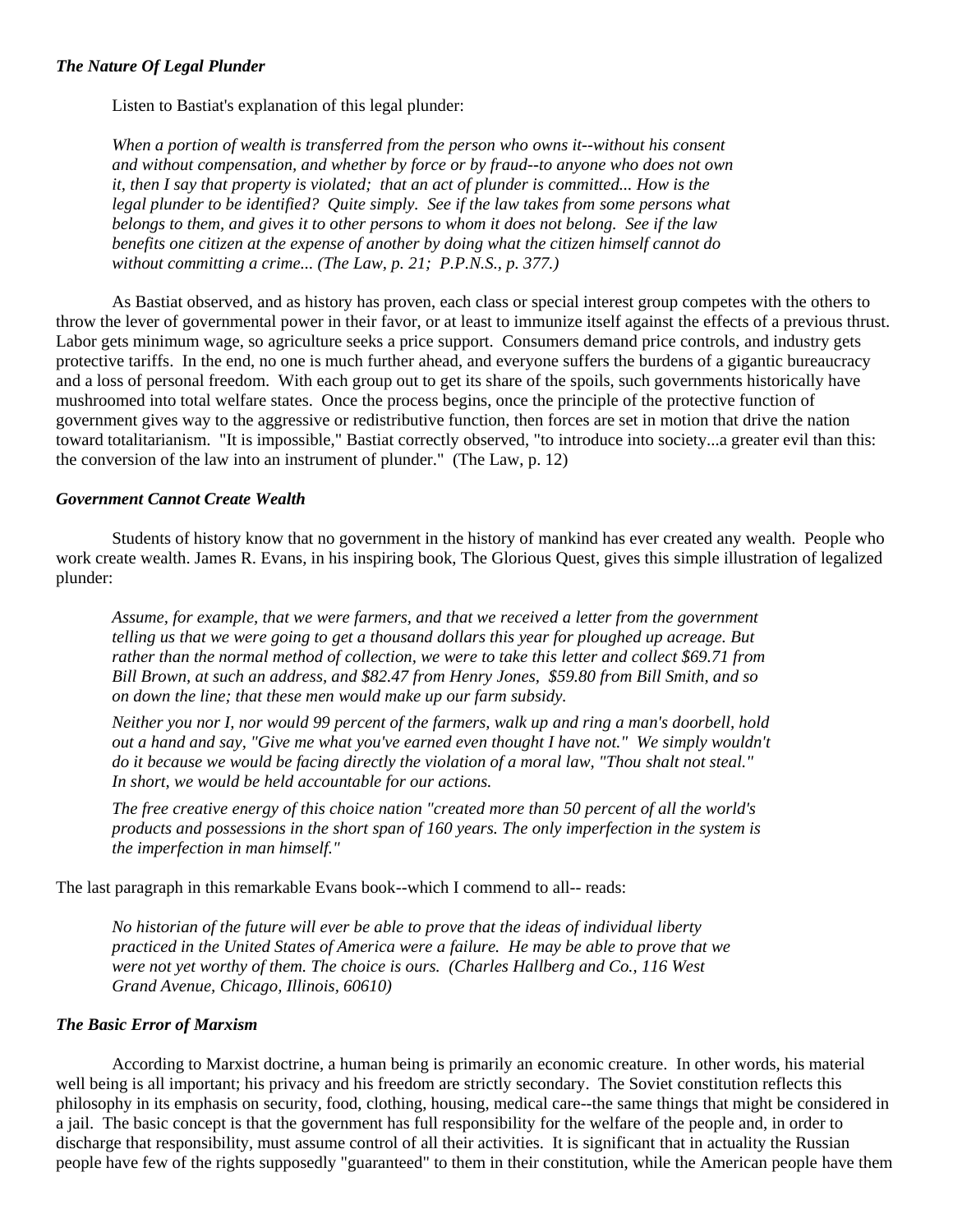in abundance even though they are not guaranteed. The reason, of course, is that material gain and economic security simply cannot be guaranteed by any government. They are the result and reward of hard work and industrious production. Unless the people bake one loaf of bread for each citizen, the government cannot guarantee that each will have one loaf to eat. Constitutions can be written, laws can be passed and imperial decrees can be issued, but unless the bread is produced, it can never be distributed.

# *The Real Cause of American Prosperity*

Why, then, do Americans bake more bread, manufacture more shoes and assemble more TV set than Russians do? They do so precisely because our government does not guarantee these things. If it did, there would be so many accompanying taxes, controls, regulations and political manipulations that the productive genius that is America's would soon be reduced to the floundering level of waste and inefficiency now found behind the Iron Curtain. As Henry D. Thoreau explained:

 *This government never of itself furthered any enterprise, but by the alacrity with which it got out of its way. It does not keep the country free. It does not settle the West. It does not educate. The character inherent in the American people has done all that has been accomplished; and it would have done somewhat more, if the government had not sometime got in its way. For government is an expedient by which men would fain succeed in letting one another alone; and, as has been said, when it is most expedient, the governed are most let alone by it. (Quoted by Clarence B. Carson, The American Tradition, p. 100; P.P.N.S., p.171.)*

In 1801 Thomas Jefferson, in his First Inaugural Address, said:

*With all these blessings, what more is necessary to make us a happy and prosperous people? Still one thing more, fellow citizens—a wise and frugal government, which shall restrain men from injuring one another, which shall leave them otherwise free to regulate their own pursuits of industry and improvement, and shall not take from the mouth of labor the bread it had earned. (Works 8:3)*

# *A Formula For Prosperity*

The principle behind this American philosophy can be reduced to a rather simple formula:

- 1. Economic security for all is impossible without widespread abundance.
- 2. Abundance is impossible without industrious and efficient production.
- 3. Such production is impossible without energetic, willing and eager labor.
- 4. This not possible without incentive.

5. Of all forms of incentive--the freedom to attain a reward for one's labors is the most sustaining for most

people. Sometimes called the profit motive, it is simply the right to plan and to earn and to enjoy the fruits of your labor. 6. This profit motive diminishes as government controls, regulations and taxes increase to deny the fruits of

success to those who produce.

7. Therefore, any attempt through government intervention to redistribute the material rewards of labor can only result in the eventual destruction of the productive base of society, without which real abundance and security for more than the ruling elite is quite impossible.

# *An Example of the Consequences of Disregarding These Principles*

We have before us currently a sad example of what happens to a nation which ignores these principles. Former FBI agent, Dan Smoot, succinctly pointed out on his broadcast number 649, dated January 29, 1968 as follows:

*England was killed by an idea: the idea that the weak, indolent and profligate must be supported by the strong, industrious, and frugal--to the degree that tax consumers will have a living standard comparable to that of taxpayers; the idea that government exists for the purpose of plundering those who work to give the product of their labor to those who do not work. The economic and social cannibalism produced by this communist-socialist idea will destroy any society which adopts it and clings to it as a basic principle--any society.*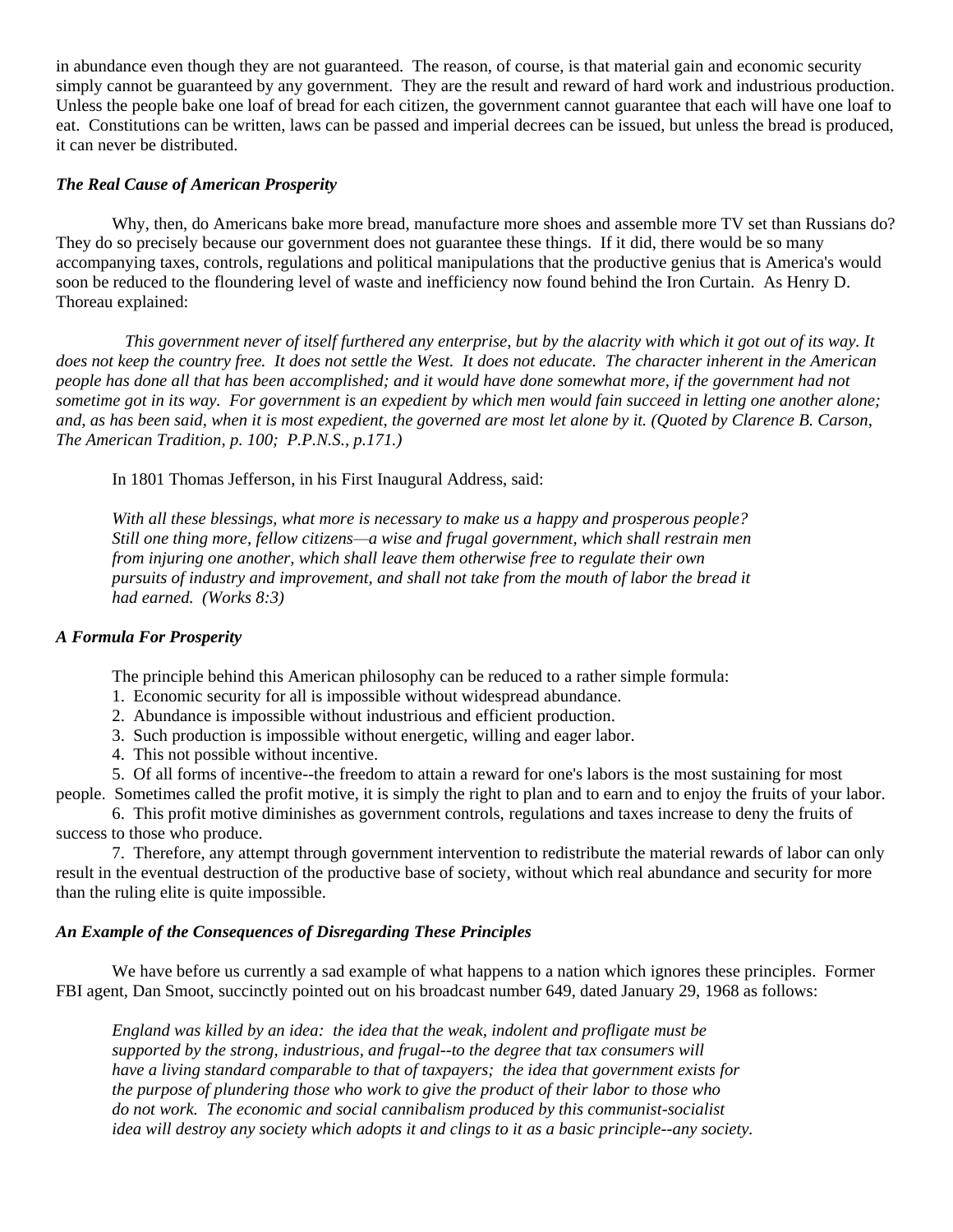### *The Power of True Liberty from Improper Governmental Interference*

Nearly two hundred years ago, Adam Smith, the Englishman, who understood these principles very well, published his great book, The Wealth of Nations, which contained this statement:

*The natural effort of every individual to better his own condition, when suffered to exert itself with freedom and security, is so powerful a principle, that it is alone, and without any assistance, not only capable of carrying on the society to wealth and prosperity, but of surmounting a hundred impertinent obstructions with which the folly of human laws too often encumbers its operations; though the effect of these obstructions is always more of less either to encroach upon its freedom, or to diminish its security. (Vol. 2, Book 4, p. 126)*

#### *But What About the Needy?*

On the surface this may sound heartless and insensitive to the needs of those less fortunate individuals who are found in any society, no matter how affluent. "What about the lame, the sick and the destitute?" is an often voiced question. Most other countries in the world have attempted to use the power of government to meet this need. Yet, in every case, the improvement has been marginal at best and has resulted in the long run creating more misery, more poverty, and certainly less freedom than when government first stepped in. As Henry Grady Weaver wrote, in his excellent book, The Mainspring of Human Progress:

Most of the major ills of the world have been caused by well-meaning people who ignored the principle of individual freedom, except as applied to themselves, and who were obsessed with fanatical zeal to improve the lot of mankind-in-the-mass through some pet formula of their own...The harm done by ordinary criminals, murderers, gangsters, and thieves is negligible in comparison with the agony inflicted upon human beings by the professional "do-gooders", who attempt to set themselves up as gods on earth and who attempt to set themselves up as gods on earth and who would ruthlessly force their views on all others with the abiding assurance the end justifies the means. (p. 40-41; P.P.N.S., p.13)

#### *The Better Way*

By comparison, America traditionally has followed Jefferson's advice of relying on individual action and charity. The result is that the United States has fewer cases of genuine hardship per capita than any other country in the entire world or throughout all history. Even during the depression of the 1930's, Americans ate and lived better than more people in other countries do today.

## *What Is Wrong With A "Little" Socialism?*

In reply to the argument that a little bit of socialism is good so long as it doesn't go too far, it is tempting to say that, in like fashion, just a little bit of theft or a little bit of cancer is all right, too! History proves that the growth of the welfare state is difficult to check before it comes to its full flower of dictatorship. But let us hope that this time around, the trend can be reversed. If not, then we will see the inevitability of complete socialism, probably within our lifetime.

#### *The Reasons America Need Not Fall For Socialist Deceptions*

Three factors may make a difference. First, there is sufficient historical knowledge of the failures of socialism and of the past mistakes of previous civilizations. Secondly, there are modern means of rapid communications to transmit these lessons of history to a large literate population. And thirdly, there is a growing number of dedicated men and women who, at great personal sacrifice, are actively working to promote a wider appreciation of these concepts. The timely joining together of these three factors may make it entirely possible for us to reverse the trend.

## *How Can Present Socialist Trends Be Reversed?*

This brings up the next question: How is it possible to cut out the various welfare-state features like cancer cells onto the body politic? Isn't drastic surgery already necessary, and can it be performed without endangering the patient? In answer, it is obvious that drastic measures are called for. No half-way or compromise actions will suffice. Like all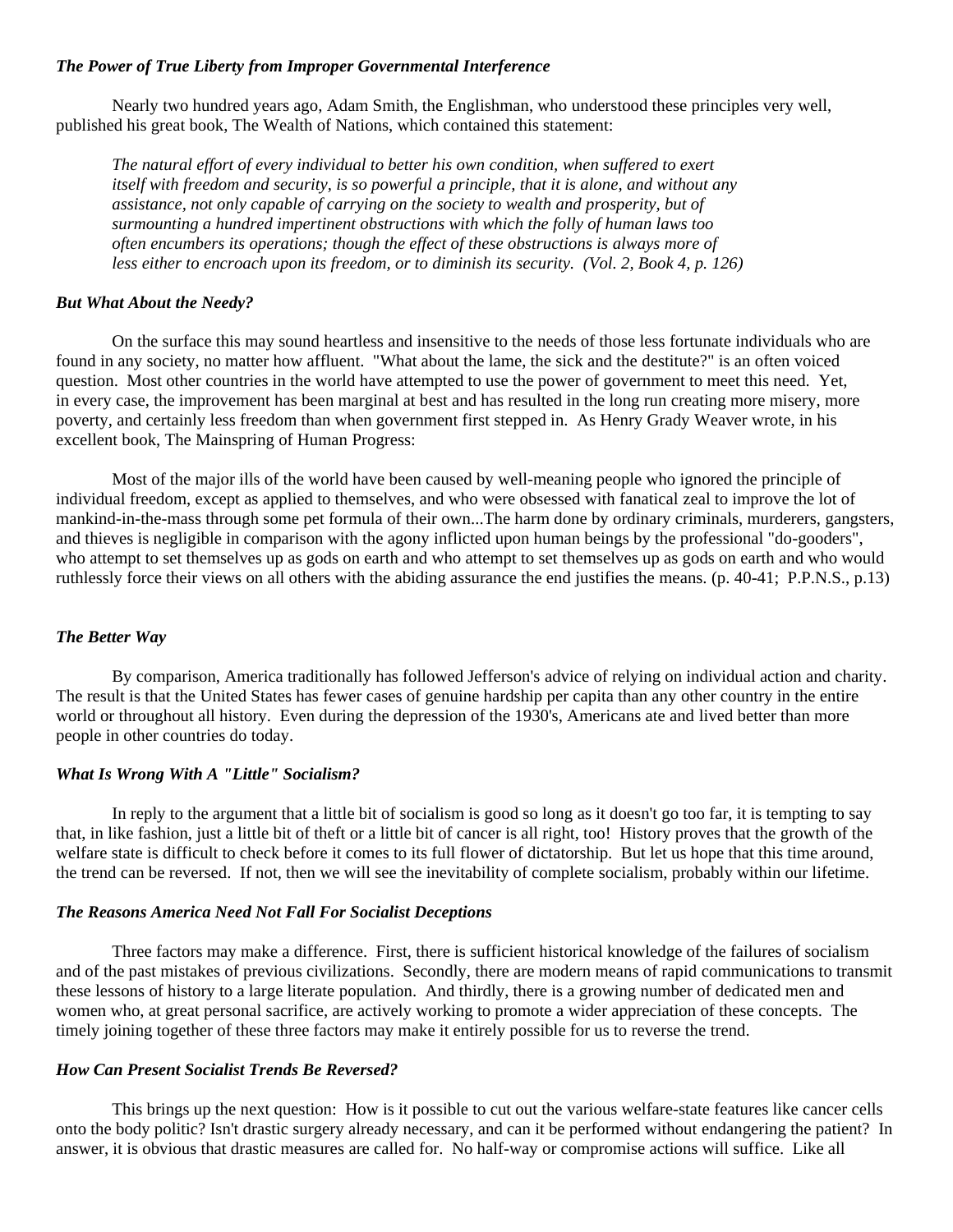surgery, it will not be without discomfort and perhaps even some scar tissue for a long time to come. But it must be done if the patient is to be saved, and it can be done without undue risk.

Obviously, not all welfare-state programs currently in force can be dropped simultaneously without causing tremendous economic and social upheaval. To try to do so would be like finding oneself at the controls of a hijacked airplane and attempting to return it by simply cutting off the engines in flight. It must be flown back, lowered in altitude, gradually reduced in speed and brought in for a smooth landing. Translated into practical terms, this means that the first step toward restoring the limited concept of government should be to freeze all welfare-state programs at their present level, making sure that no new ones are added. The next step would be to allow all present programs to run out their term with absolutely no renewal. The third step would involve the gradual phasing out of those programs which are indefinite in their term. In my opinion, the bulk of the transition could be accomplished within a ten-year period and virtually completed within twenty years. Congress would serve as the initiator of this phase-out program, and the President would act as the executive in accordance with traditional constitutional procedures.

## *Summary Thus Far*

As I summarize what I have attempted to cover, try to visualize the structural relationship between the six vital concepts that have made America the envy of the world. I have reference to the foundation of the Divine Origin of Rights; Limited Government; the pillars of Economic Freedom and Personal Freedom, which result in Abundance; followed by Security and the Pursuit of Happiness.

America was built upon a firm foundation and created over many years from the bottom up. Other nations, impatient to acquire equal abundance, security and pursuit of happiness, rush headlong into that final phase of construction without building adequate foundations or supporting pillars. Their efforts are futile. And, even in our country, there are those who think that, because we now have the good things in life, we can afford to dispense with the foundations which have made them possible. They want to remove any recognition of God from governmental institutions. They want to expand the scope and reach of government which will undermine and erode our economic and personal freedoms. The abundance which is ours, the carefree existence which we have come to accept as a matter of course, can be toppled by these foolish experimenters and power seekers. By the grace of God, and with His help, we shall fence them off from the foundations of our liberty, and then begin our task of repair and construction.

As a conclusion to this discussion, I present a declaration of principles which have recently been prepared by a few American patriots, and to which I wholeheartedly subscribe.

## *Fifteen Principles Which Make For Good And Proper Government!*

As an Independent American for constitution government I declare that:

1. I believe that no people can maintain freedom unless their political institutions are founded upon faith in God and belief in the existence of moral law.

2. I believe that God has endowed men with certain unalienable rights as set forth in the Declaration of Independence and that no legislature and no majority, however great, may morally limit or destroy these; that the sole function of government is to protect life, liberty, and property and anything more than this is usurpation and oppression.

3. I believe that the Constitution of the United States was prepared and adopted by men acting under inspiration from Almighty God; that it is a solemn compact between the peoples of the States of this nation which all officers of government are under duty to obey; that the eternal moral laws expressed therein must be adhered to or individual liberty will perish.

4. I believe it a violation of the Constitution for government to deprive the individual of either life, liberty, or property except for these purpose:

a. Punish crime and provide for the administration of justice;

b. Protect the right and control of private property;

c. Wage defensive war and provide for the nation's defense;

 d. Compel each one who enjoys the protection of government to bear his fair share of the burden of performing the above functions.

5. I hold that the Constitution denies government the power to take from the individual either his life, liberty, or property except in accordance with moral law; that the same moral law which governs the actions of men when acting alone is also applicable when they act in concert with others; that no citizen or group of citizens has any right to direct their agent, the government to perform any act which would be evil to the conscience if that citizen were performing the act himself outside the framework of government.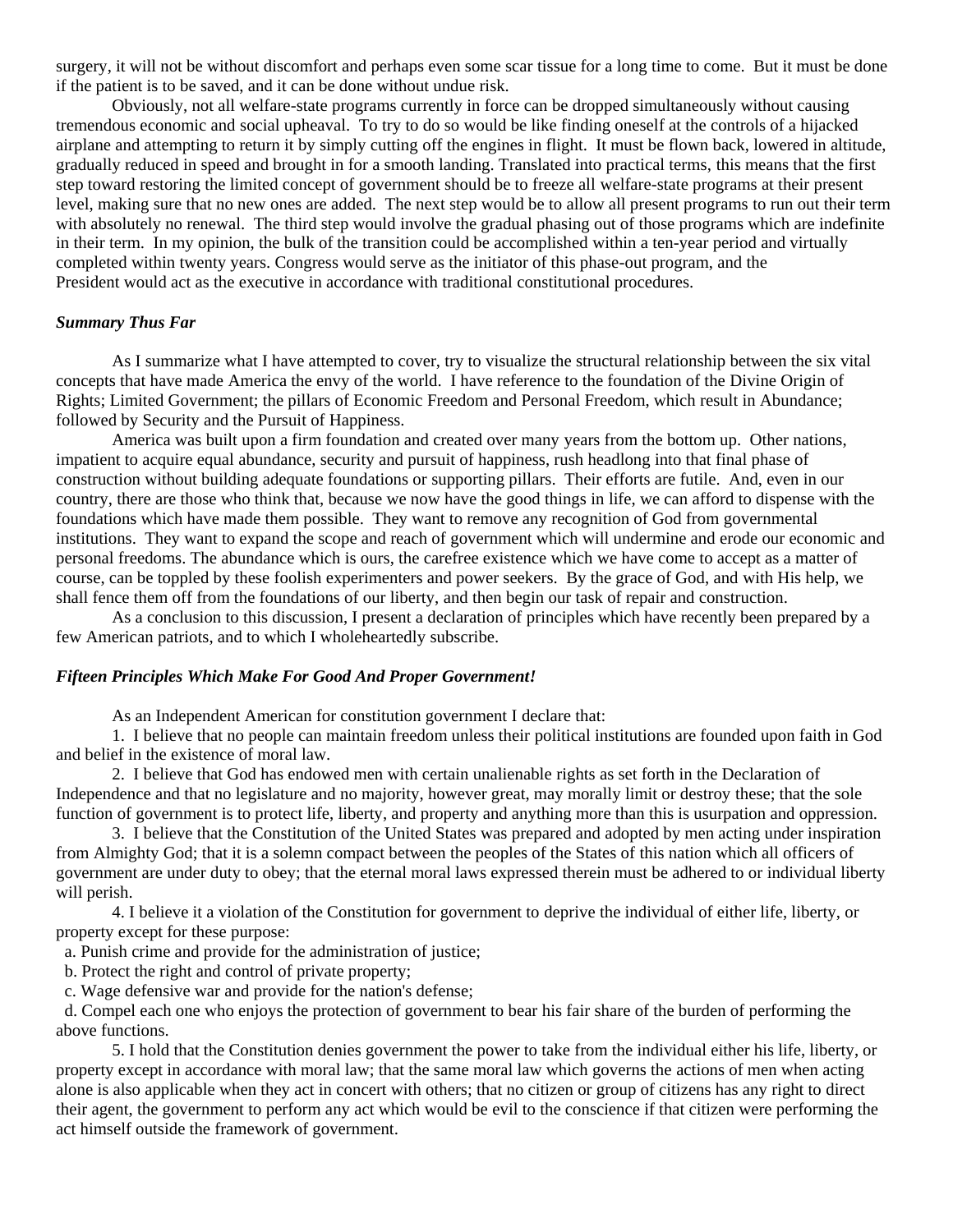6. I am hereby resolved that under no circumstances shall the freedoms guaranteed by the Bill of Rights be infringed. In particular I am opposed to any attempt on the part of the Federal Government to deny the people their right to bear arms, to worship and pray when and where they choose, or to own and control private property.

7. I consider ourselves at war with international Communism which is committed to the destruction of our government, our right of property, and our freedom; that it is treason as defined by the Constitution to give aid and comfort to this implacable enemy.

8. I am unalterably opposed to Socialism, either in whole or in part, and regard it as an unconstitutional usurpation of power and a denial of the right of private property for government to own or operate the means of producing and distributing goods and services in competition with private enterprise, or to regiment owners in the legitimate use of private property.

9. I maintain that every person who enjoys the protection of his life, liberty should bear his fair share of the cost of government in providing that protection; that the elementary principles of justice set forth in the Constitution demand that all taxes imposed be uniform and that each person's property or income be taxed at the same rate.

10. I believe in honest money, the gold and silver coinage of the Constitution, and a circulating medium convertible into such money without loss. I regard it as flagrant violation of the explicit provisions of the Constitution for the Federal Government to make it a criminal offense to use gold or silver coin as legal tender or to use irredeemable paper money.

11. I believe that each state is sovereign in performing those functions reserved to it by the Constitution and it is destructive of our federal system and the right to self-government guaranteed under the Constitution for the Federal Government to regulate or control the States in performing their functions or to engage in performing such functions itself.

12. I consider it a violation of the Constitution for the Federal Government to levy taxes for the support of state or local government; that no state or local government can accept funds from the Federal and remain independent in performing its functions, nor can the citizens exercise their rights of self-government under such conditions.

13. I deem it a violation of the right of private property guaranteed under the Constitution for the Federal Government to forcibly deprive the citizens of this nation of their property through taxation or otherwise, and make a gift thereof to foreign governments or their citizens.

14. I believe that no treaty or agreement with other countries should deprive our citizens of rights guaranteed them by the Constitution.

15. I consider it a direct violation of the obligation imposed upon it by the Constitution for the Federal Government to dismantle or weaken our military establishment below that point required for the protection of the States against invasion, or to surrender or to surrender or commit our men, arms, or money to the control of foreign or world organizations of governments. [Editor's note: United Nations, NATO, NAFTA, etc...]

These things I believe to be the proper role of government.

We have strayed far afield. We must return to basic concepts and principles--to eternal verities. There is no other way. The storm signals are up. They are clear and ominous. As Americans--citizens of the greatest nation under Heaven—we face difficult days. Never, since the days of the Civil War--100 years ago--has this choice nation faced such a crisis.

In closing I wish to refer you to the words of the patriot Thomas Paine, whose writings helped so much to stir into a flaming spirit the smoldering embers of patriotism during the days of the American Revolution:

*These are the times that try men's souls. The summer soldier and the sunshine patriot will in this crisis shrink from the service of his country; but he that stands it NOW, deserves the love and thanks of man and woman. Tyranny, like hell, is not easily conquered; yet we have this consolation with us, that the harder the conflict, the more glorious the triumph. What we obtain too cheap, we esteem to lightly; 'tis dearness only that gives everything its value. Heaven knows how to put a proper price upon its goods; and it would be strange indeed, if so celestial an article as FREEDOM should not be highly rated. (The Political Works of Thomas Paine, p. 55.)*

I intend to keep fighting. My personal attitude is one of resolution--not resignation.

I have faith in the American people. I pray that we will never do anything that will jeopardize in any manner our priceless heritage. If we live and work so as to enjoy the approbation of a Divine Providence, we cannot fail. Without that help we cannot long endure.